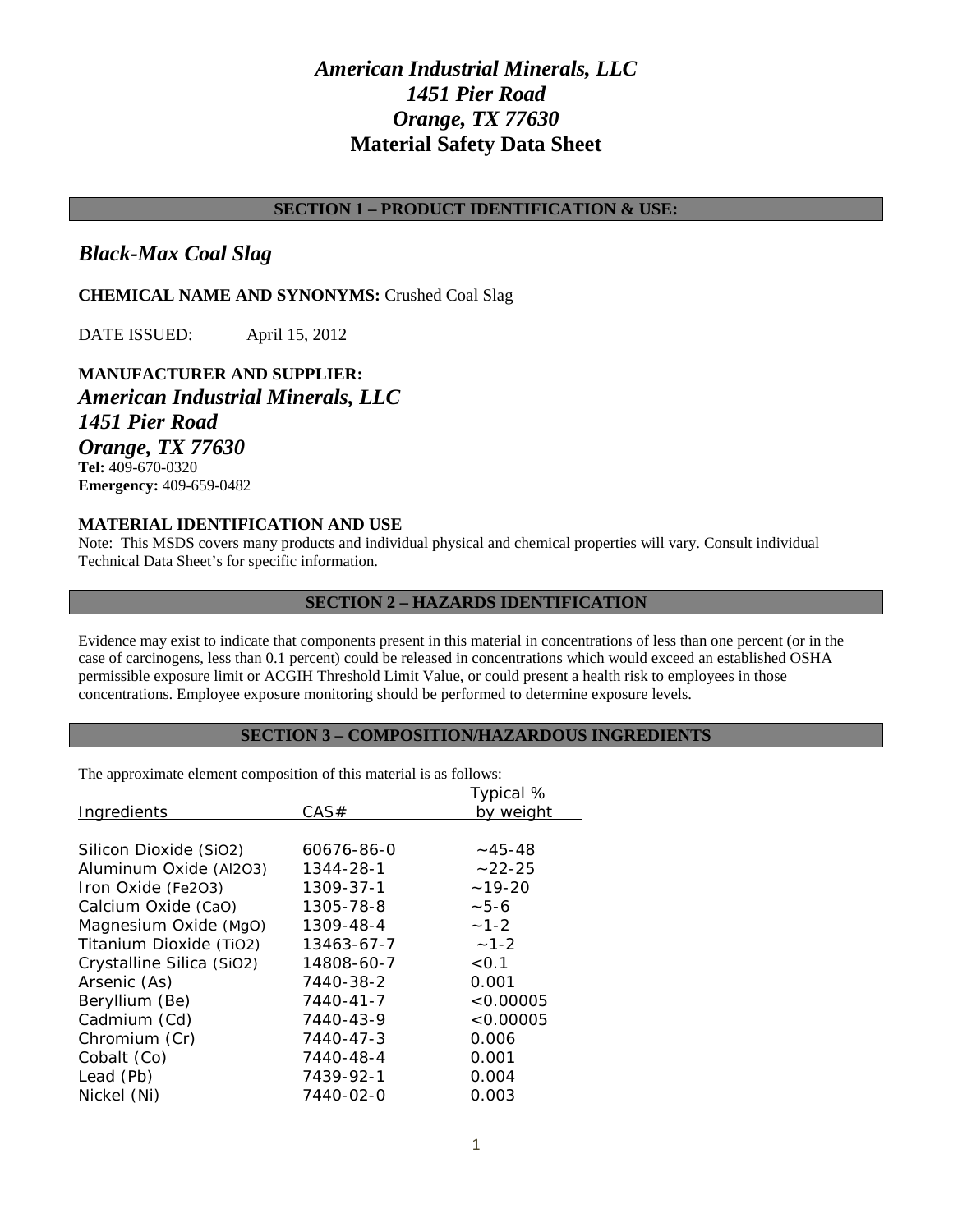#### **SECTION 4 - FIRST AID MEASURES**

| <b>EXPOSURE LIMITS:</b> | Refer to Section 11 which highlights the Permissible Exposure Limit (PEL).                                       |
|-------------------------|------------------------------------------------------------------------------------------------------------------|
| <b>SKIN CONTACT:</b>    | Wash with soap and water if irritation occurs.                                                                   |
| <b>EYE EXPOSURE:</b>    | Immediately flush with water or an ophthalmic saline solution and seek medical advice if irritation<br>persists. |
| <b>INGESTION:</b>       | Rinse mouth out with water and seek immediate medical aid if necessary.                                          |
| <b>INHALATION:</b>      | Remove to fresh air. If breathing difficulty is encountered, seek medical aid.                                   |

#### **SECTION 5 – FIRE AND EXPLOSION DATA**

**FLAMMABILITY:** No. **EXTINGUISHING MEDIA:** Not applicable. **SPECIAL FIRE FIGHTING PROCEDURES:** Not applicable. **UNUSUAL FIRE/EXPLOSION HAZARDS:** Not applicable. The product will not burn or explode.

#### **SECTION 6 – ACCIDENTAL RELEASE MEASURES**

**LEAKS AND SPILLS:** Avoid breakage of bagged material or spills of bulk material. Do not dry sweep, use a dustless system (vacuum) for clean up so that airborne dust does not exceed the permissible exposure limit. **WASTE DISPOSAL INFORMATION:** Dispose in accordance with federal, state or local regulations. Material contaminated in use may have special disposal requirements. Dispose in accordance with federal, state or local regulations

## **SECTION 7 – HANDLING AND STORAGE**

#### **HANDLING PROCEDURES AND EQUIPMENT:**

|                              | Use adequate ventilation and dust collection. Do not permit dust to collect on   |
|------------------------------|----------------------------------------------------------------------------------|
|                              | walls, floors, ledges, machinery, or equipment. Use dustless system (vacuum) for |
|                              | handling, storage and clean up so that airborne dust does not exceed the         |
|                              | permissible exposure limit.                                                      |
| <b>STORAGE REQUIREMENTS:</b> | No special storage procedures required. Avoid dust generation when handling.     |
|                              |                                                                                  |

#### **SECTION 8 – EXPOSURE CONTROLS/ PERSONAL PROTECTION**

If coal slag is used for abrasive blasting, proper protective clothing, eye protection, and respiratory protection should be used in accordance with OSHA regulations.

| <b>EYE PROTECTION:</b>  | Safety goggles or glasses, as required by nature of task(s) being performed. |
|-------------------------|------------------------------------------------------------------------------|
| <b>SKIN PROTECTION:</b> | Impervious gloves recommended and other clothing as required by nature of    |
|                         | work being done.                                                             |
| <b>VENTILATION:</b>     | Use adequate ventilation and dust collection.                                |
|                         |                                                                              |

A health hazard may occur if limits for air contaminants exceed OSHA-PELs per 29 CFR 1910.1000. Proper engineering controls and ventilation should be used to prevent air contaminants from exceeding PEL limits. NIOSH-approved respirators should be used during operations that may create dust.

**ROUTE(s) OF ENTRY:** Inhalation of dust during handling or use.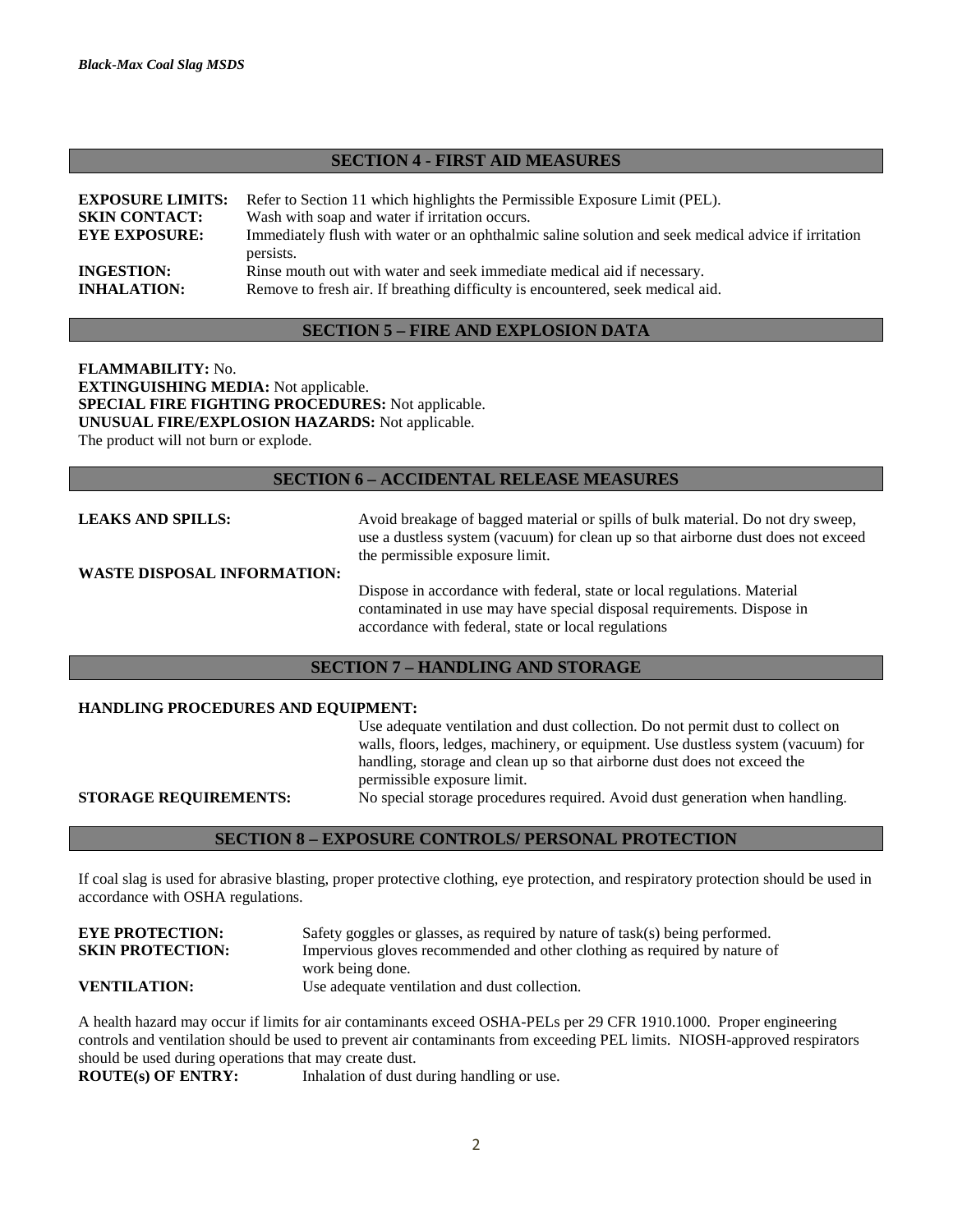**RESPIRATORY PROTECTION:** The following specifies the types of respirators to be used based on airborne concentrations of respirable crystalline silica. This has been provided as a guide only, and is not meant to be exhaustive or to be construed as legal advice. It does not address all potential compliance issues with federal, state, local, OSHA or any other regulatory agency standards for the protection of personnel that may be exposed to airborne concentrations of any particulate matter.

#### **Airborne Concentration Type of Respirator**

(Respirable Free Silica)

 $<$  10 X TWAEV Half-mask particulate respirator with N-, R-, or P- series filter and 95, 99, or 100% efficiency.

< 25 X TWAEV Powered air purifying respirator equipped with a hood or helmet, and any type of particulate filter; or

supplied air respirator equipped with a hood or helmet and operated in a continuous flow mode.

TWAEV – time-weighted average exposure value

**Where applicable, respirators should be fitted, maintained, and cleaned in accordance with the regulations made under the**

**Occupational Health and Safety Act.**

**OTHER PROTECTIVE EQUIPMENT:** As required by nature of work being done.

# **SECTION 9 – PHYSICAL AND CHEMICAL PROPERTIES**

**APPEARANCE:** Solid, angular granules. Shiny black color. **ODOR:** No appreciable odor. **SOLUBILITY IN WATER (%):** Insoluble. **MELTING POINT:** Not available. PH: Not available. **SPECIFIC GRAVITY:** 3.4-3.6 **BULK DENSITY:** 110-120 lb/ft<sup>3</sup>

### **SECTION 10 – STABILITY AND REACTIVITY**

**PRODUCT STABILITY:** Stable. **HAZARDOUS POLYMERIZATION: Will not occur. CONDITIONS TO AVOID:** Not applicable. **INCOMPATIBILITY:** Not applicable. **HAZARDOUS COMBUSTION OR DECOMPOSITION PRODUCTS:** Not applicable.

### **SECTION 11 – TOXICOLOGICAL INFORMATION**

Evidence may exist to indicate that components present in this material in concentrations of less than one percent (or in the case of carcinogens, less than 0.1 percent) could be released in concentrations which would exceed an established OSHA permissible exposure limit or ACGIH Threshold Limit Value, or could present a health risk to employees in those concentrations. Employee exposure monitoring should be performed to determine exposure levels.

**ACCUTE and CRONIC TOXICITY:** Exposure to and contact from dust may irritate the respiratory system, eyes, or skin. Coal slag is not listed on the NTP, IARC, or OSHA list of carcinogens. However, a health hazard may occur if limits for air contaminants exceed OSHA-PELs. If ingested it may cause nausea and vomiting.

| <b>EYE CONTACT:</b>                                                                                                 | May cause irritation due to presence of "foreign object".                                                                                     |
|---------------------------------------------------------------------------------------------------------------------|-----------------------------------------------------------------------------------------------------------------------------------------------|
| <b>SKIN CONTACT:</b>                                                                                                | Possible skin irritation.                                                                                                                     |
| <b>INHALATION:</b><br><b>EFFECTS OF ACUTE EXPOSURE:</b><br><b>EFFECTS OF CHRONIC EXPOSURE:</b><br><b>INGESTION:</b> | Exposure may cause irritation to nose, throat and lungs.<br>Exposure may cause irritation to nose, throat and lungs.<br>May cause irritation. |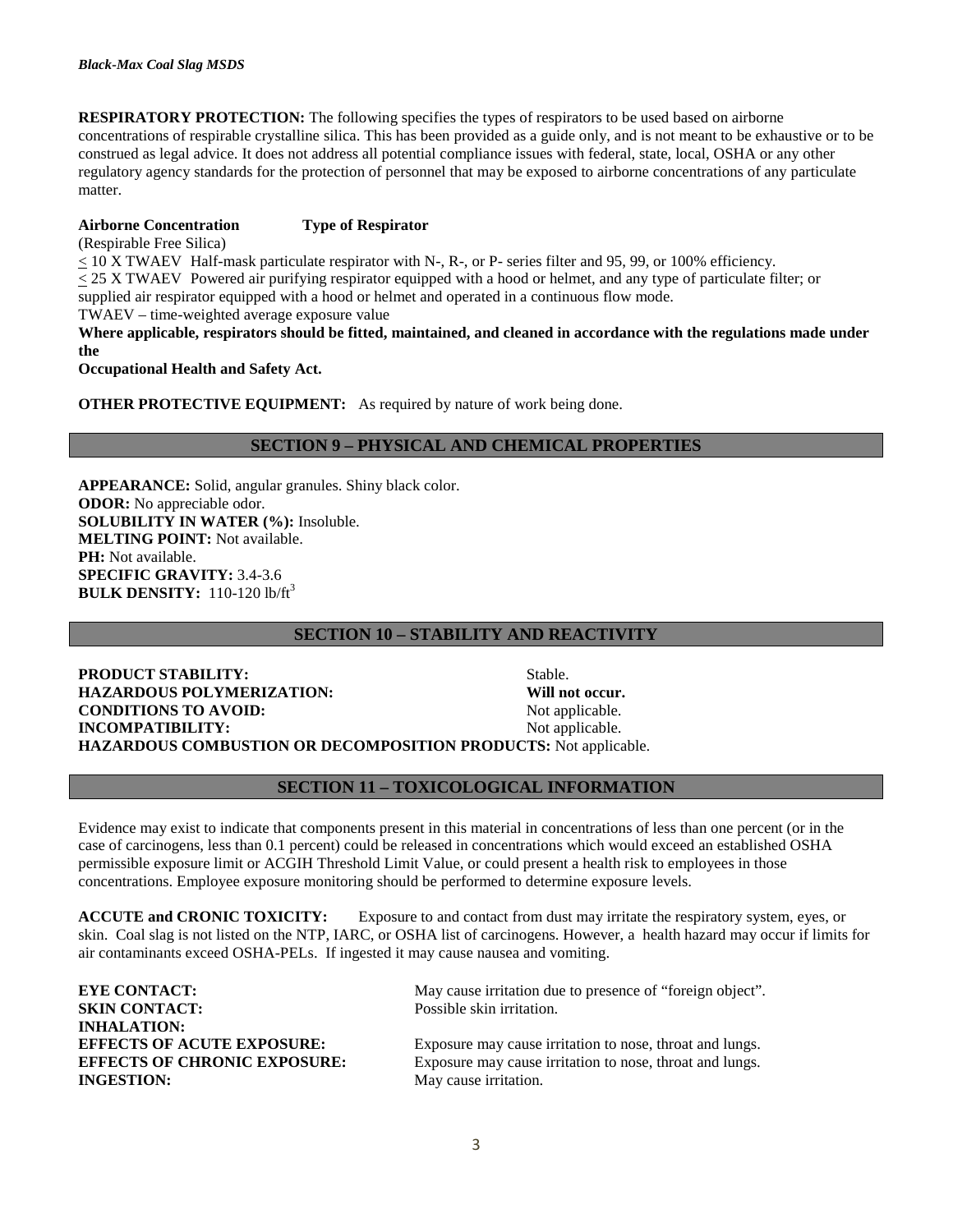#### **OCCUPATIONAL EXPOSURE LIMITS:**

The following refers to airborne concentrations of substances. The potential hazard of solid particles depends on particle size, which is expressed in three forms:

**Inhalable (< 100 ηm) –** when deposited anywhere in the respiratory tract **Thoracic (< 25 nm) –** when deposited anywhere within the lung airways and the gas-exchange region **Respirable**  $(< 10 \text{ nm})$  **– when deposited in the gas-exchange region** 

|                                     |                   | <b>PEL</b> | <b>TWA</b> |                          |                              |
|-------------------------------------|-------------------|------------|------------|--------------------------|------------------------------|
| <b>Substance</b>                    | <b>C.A.S. No.</b> | mg/m3      | mg/m3      | <b>STEL/C</b>            | <b>Critical Effect(s)</b>    |
| <b>PNOC</b> <sub>1</sub>            | Inhalable         | 15         | 10         | -                        | Lung                         |
|                                     | Respirable        | 5          | 3          |                          | Lung                         |
| $Fe2O3$ (Iron Oxide)                | 1309-37-1         | 10         |            |                          | Pneumoconiosis               |
| $AL_2O_3$ (Aluminum Oxide)          | 1344-28-1         | 15         | 10         | $\overline{\phantom{a}}$ | Lung; irritation             |
| CaO (Calcium Oxide)                 | 1305-78-8         | 5          | 2          |                          | Irritation                   |
| <b>MgO</b> (Magnesium Oxide)        | 1309-48-4         | 15         | 10         | $\overline{\phantom{a}}$ | Irritation; metal fume fever |
| TiO <sub>2</sub> (Titanium Dioxide) | 13463-67-7        | 15         | 10         | $\overline{\phantom{a}}$ | Lung                         |
| As (Arsenic)                        | 7440-38-2         | 0.01       | 0.01       | $\overline{\phantom{a}}$ | Lung cancer                  |
| <b>Be (Beryllium)</b>               | 7440-41-7         | 0.002      | 0.00005    | -                        | Cronic beryllium disease     |
| Cd (Cadmium)                        | 7440-43-9         | 0.005      | 0.01       | $\overline{\phantom{a}}$ | Kidney damage                |
| Cr (Chromium)                       | 7440-47-3         | 0.005      | 0.01       | $\overline{\phantom{0}}$ | Lung & URT cancer            |
| $Co$ (Cobalt)                       | 7440-48-4         | 0.1        | 0.02       | -                        | Lung; myocardial eff         |
| Pb (Lead)                           | 7439-92-1         | 0.05       | 0.05       |                          | CNS & PNS impair             |
| Ni (Nickel)                         | 7440-02-0         |            | 0.1        |                          | Lung cancer                  |

1 Particulates (Insoluble) Not Otherwise Classified

**OSHA PEL –** Permissible Exposure Limit (mg/m3)

**ACGIH TWA –** Time Weighted Average (mg/m3)

**STEL/C –** Short-term Exposure Limit / Ceiling (mg/m3)

In other jurisdiction, please consult appropriate occupational exposure regulations.

**Reference:** ACGIH TLV's and BEI's Threshold Limit Values for Chemical Substances and Physical Agents Biological Exposure Indices

### **SECTION 12 – ECOLOGICAL INFORMATION**

No specific procedures have been required for clean-up, but it is recommended that this is done mechanically or through the use of hand tools. Wetting with water will reduce any airborne dust. Uncontaminated product does not exceed Toxicity Characteristic Leaching Procedure (TCLP) limits and may be disposed in an appropriate solid waste landfill according to applicable Federal, State and Local regulations.

## **SECTION 13 – DISPOSAL CONSIDERATIONS**

#### **WASTE DISPOSAL:**

Dispose in accordance with federal, state or local regulations. Material contaminated in use may have special disposal requirements. Dispose in accordance with federal, state or local regulations

## **SECTION 14 – TRANSPORT INFORMATION**

**DOT Classification:** Not a regulated material **Proper Shipping Name:** N/A **DOT ID #:** Not regulated